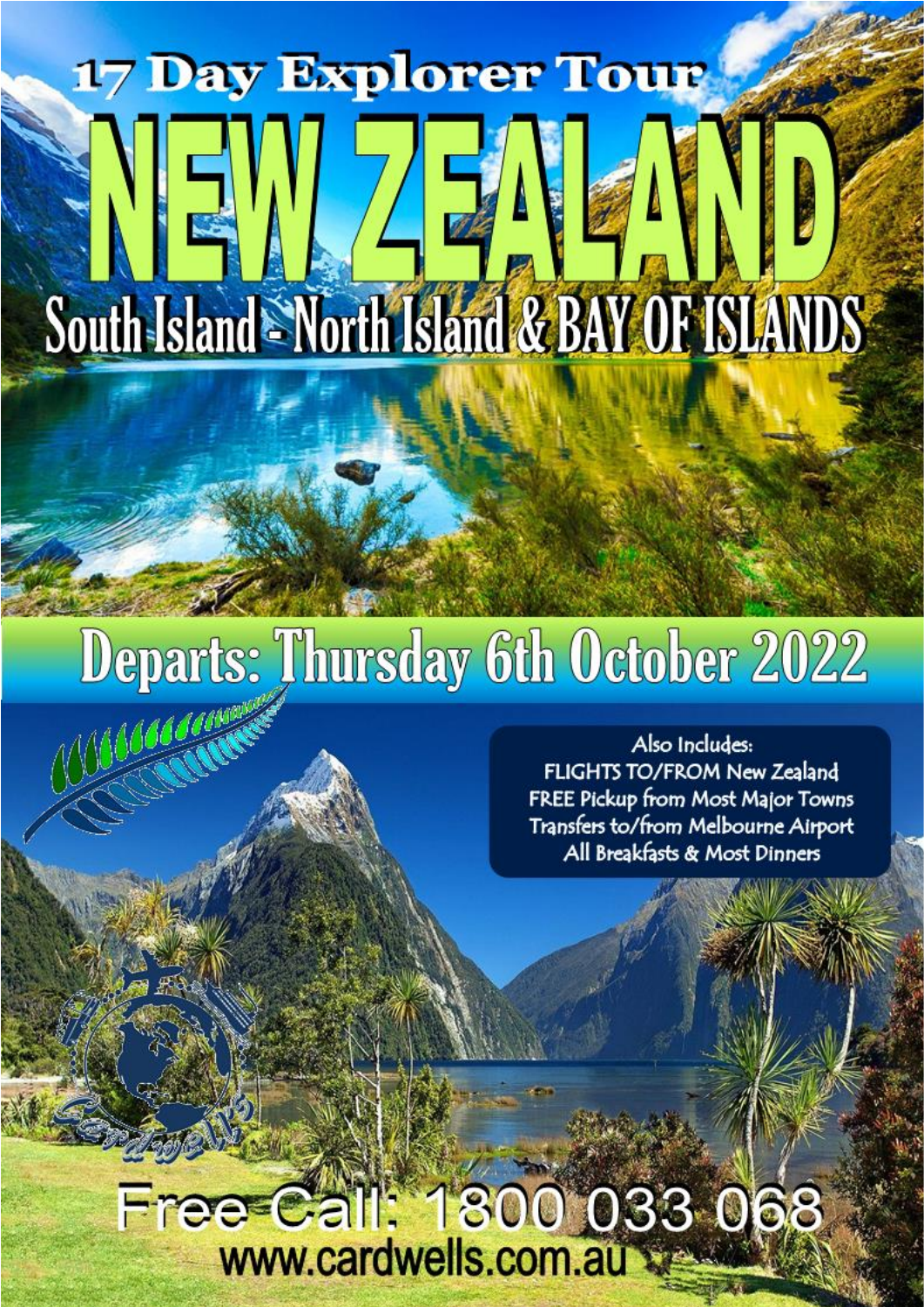17 Day Explorer NEW ZEALAND

**Departs:** Tuesday 6<sup>th</sup> October '22

#### **Price: \$6112 per person, based on Twin Share (Single Supplement \$1,650)**

**there** – **Melbourne** (D)

**the Christchurch** (B,D)

**Christchurch – Omara** (B,D)

**TOUR HIGHLIGHTS** 

**\* Haggis Ceremony & Gift \* Larnach Castle \* Milford Sound Cruise & Lunch \* \*Cruise Lake Wakatipu on the TSS Earnslaw \* Lakes District Museum \* TranzAlpine Rail Journey \* \* Cruise on the Interisland Ferry \* Introduction to Te Papa, NZ's National Museum \* Skyline Rotorua Gondola & Luge Ride \* Agrodome \* Thermal Mud Pools & Geysers \* \* Traditional Maori Hangi & Concert \* Dolphin/Hole in the Rock Cruise \* Kauri Museum \* \* Sky Tower \* City sights tour of Christchurch, Dunedin, Wellington & Auckland**

|  | <b>TOUR INCLUDES</b> |  |
|--|----------------------|--|
|  |                      |  |

- ◆ Transfers to/from Melbourne Airport → ◆ Departure Tax from Australia → ◆ All Admission fees, sightseeing<br>◆ Return Airfare Melbourne to NZ → → Luxury 5 Star Coach Travel → Tours & Cruises as per itinerary
- ♦ Return Airfare Melbourne to NZ ↑ ♦ Luxury 5 Star Coach Travel Tours & Cruises as per itinerary
- ⧫ Name Badge ⧫ Quality Accommodation Twin / Dbl ⧫ Several Stopovers
	-
- ◆ Fully Inclusive, No Hidden Extras ◆ Cooked Breakfasts as per itinerary ◆ Crew with extensive experience<br>◆ Top Deck Milford Sound Cruise → 3 Course Dinners or Specialty Meals and knowledge of New Zealand. ♦ 3 Course Dinners or Specialty Meals and knowledge of New Zealand.
- ⧫Travel Guide (1 per room booked) ⧫ Private Lounge Interisland Ferry
	- (B) Breakfast (L) Lunch (D) Dinner (SD) Specialty Dinner

#### DAY 1: 6<sup>th</sup> October '22

Today we board a Cardwell's Vehicle and head to Melbourne where we stay overnight before catching an early morning flight. Hotel Best Western Airport Lodge

#### DAY 2: 7<sup>th</sup> October

Fly from Melbourne to Christchurch. On arrival into Christchurch you will be met by a Grand Pacific Tours representative and transferred to your hotel. Hotel Quality Hotel Elms or similar

#### **DAY 3: 8**

After an introductory city sights tour depart Christchurch and travel through the southern Canterbury Plains to Lake Tekapo. See the brilliant turquoise water, visit The Church of the Good Shepherd and view the Sheep Dog Statue. Marvel at the spectacular mountain ranges including Mt Cook, New Zealand's highest peak. The opportunity is available (time and weather permitting) to enjoy a scenic flight (optional) over the Southern Alps before travelling to Omarama. Hotel Heritage Gateway Hotel

#### DAY 4: 9<sup>th</sup> October

#### **there** Omarama **-** Dunedin (B,SD)

Depart Omarama and see Lake Benmore, before following the Waitaki River to Oamaru, famous for its limestone. Continue south to Dunedin and enjoy a city sights tour followed by some free time. Tonight a Scottish evening will be presented comprising of bagpipes, great food, special Haggis Ceremony and gift. Hotel Mercure Leisure Lodge

#### **DAY 5: 10th October Dunedin - Te Anau (B,D)**

This morning travel out along the Otago Peninsula to Larnach Castle where you hear of the tragic and scandalous history on a guided tour. Enjoy time to wander around this Garden of International Significance followed by a delicious Devonshire Tea. Farewell Dunedin and travel through Balclutha and Gore to Te Anau, gateway to Fiordland and your overnight stay. Today you may like to visit the Te Anau Glow Worm Caves (optional). Hotel Distinction Luxmore Hotel (Superior Room)

#### **DAY 6: 11th October Te Anau - Milford Sound - Queenstown (B,L)**

Depart Te Anau for a fascinating drive to Milford Sound where you board your launch for a cruise on this magnificent fiord. See the spectacular Bowen Falls and towering Mitre Peak as you enjoy a picnic lunch. This afternoon travel to Queenstown, overlooking magical Lake Wakatipu. Spend the next two nights at this year round resort which offers a wide range of activities and attractions. This evening is free and you may choose to dine at one of the many fine restaurants. Hotel Mercure Queenstown Resort (2 nights)

#### **DAY 7: 12<sup>th</sup> October Case Construction Construction (Free Day) (B,SD)** (B,SD)

Today is a free day for you to explore Queenstown at leisure. Your Coach Captain & Tour Guide are available to assist with the many sightseeing options available, including the thrill of a jet boat ride, a heritage tour to Skippers Canyon or get up close to a Kiwi bird. This evening board the vintage steamship TSS Earnslaw and cruise across Lake Wakatipu to Walter Peak Station. Sit back, relax and enjoy a gourmet barbecue dinner which the chef will prepare in front of you at the Colonel's Homestead. After dinner enjoy a short farm tour then reboard the TSS Earnslaw for a sing along by the piano as you cruise back to Queenstown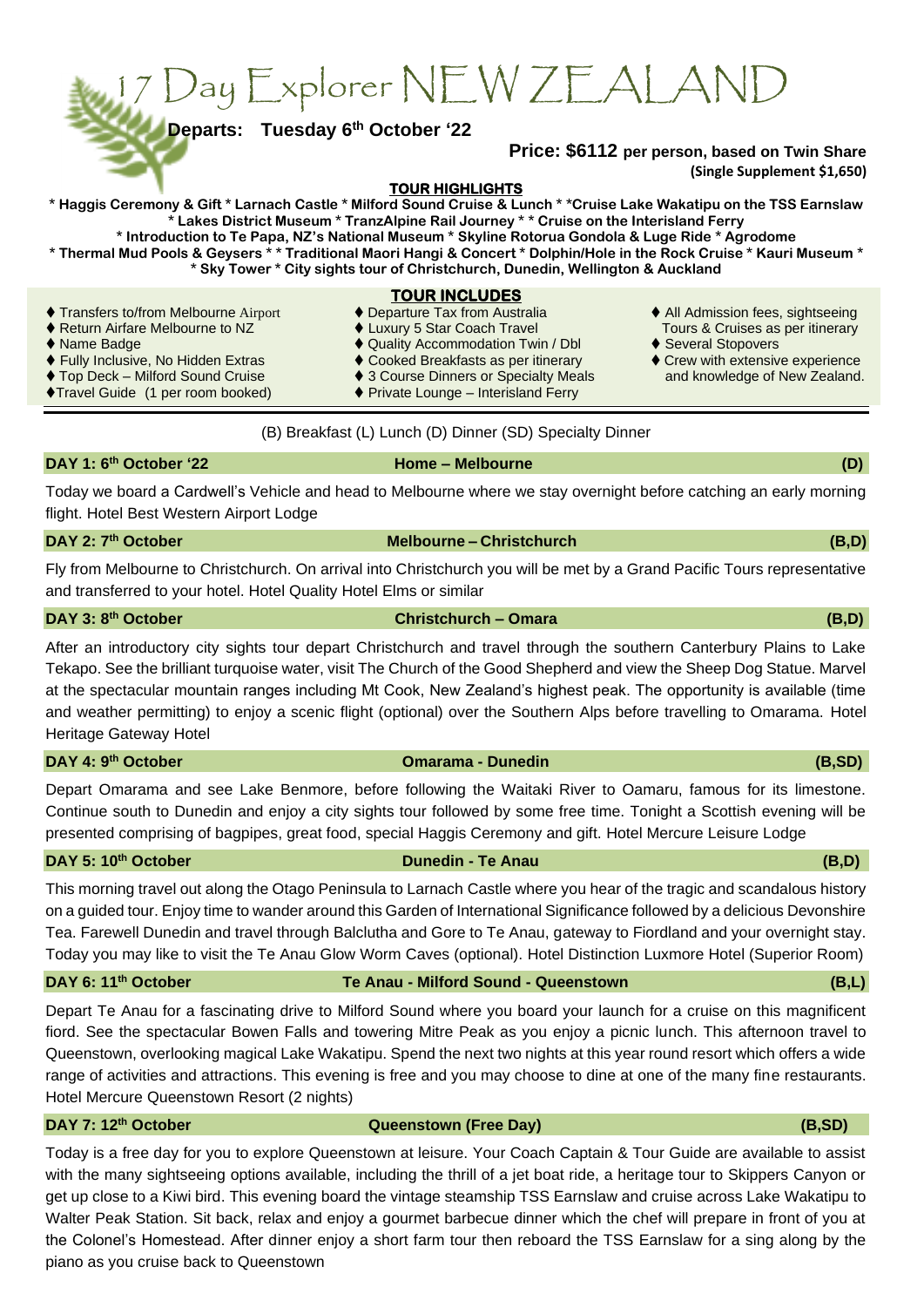#### **DAY 8: 13th October Queenstown - Arrowtown – Fox Glacier (B,D)**

Travel to Arrowtown and visit the Lakes District Museum. Continue via the Haast Pass to the mighty West Coast, an area of stunning beauty. See the snow capped peaks of the Southern Alps as you travel north to the township of Fox Glacier. Time is available (weather permitting) to experience a scenic flight (optional) over the spectacular glaciers. Hotel Heartland Hotel Glacier Country or Heartland Hotel Fox Glacier

| DAY 9: 14th October                                                                                                  | Fox Glacier - Arthur's Pass - Christchurch                                                                                 | (B,D) |  |  |
|----------------------------------------------------------------------------------------------------------------------|----------------------------------------------------------------------------------------------------------------------------|-------|--|--|
| Travel to Hokitika and visit the Greenstone Factory. Continue into Arthur's Pass and board the TranzAlpine, renowned |                                                                                                                            |       |  |  |
|                                                                                                                      | as one of the great train journeys of the world. View rivers and valleys as you travel through the Waimakariri Basin, over |       |  |  |
|                                                                                                                      | massive viaducts and through the patchwork farmlands of the Canterbury Plains to the elegant city of Christchurch. On      |       |  |  |

arrival your coach will be waiting to transfer you to your hotel. Hotel Quality Hotel Elms or similar **DAY 10: 15th October Christchurch - Picton - Wellington (B,D)**

Travel along the East Coast to the seaside village of Kaikoura. Enjoy the spectacular scenery as you travel through Marlborough Country, famous for its food and wine. Continue to Picton, where you will board the Interislander Ferry for your journey through the Marlborough Sounds and across Cook Strait to Wellington. Hotel Ibis Wellington (2 nights)

#### **DAY 11: 16th October Wellington (B)**

A highlight this morning will be time to explore Te Papa, New Zealand's National Museum with exhibits that embrace both Maori and European views. Reboard your coach for an extensive city tour which showcases the history and culture on show. Enjoy free time this afternoon and this evening is also free to choose your own dining arrangements.

#### **DAY 12: 17th October Wellington - Taupo - Rotorua (B,D)**

Depart Wellington and view the snow capped peaks of Mt Ruapehu and Mt Tongariro as you travel to Lake Taupo. Visit the spectacular Huka Falls then travel along the Thermal Explorer Highway to the geothermal wonderland of Rotorua. Hotel Sudima Hotel Lake Rotorua (2 nights)

#### **DAY 13: 18<sup>th</sup> OCTOBER Rotorua Rotorua Rotorua** (B,SD)

Today begins with a gondola ride and breakfast at the Skyline Rotorua. There is also time for a luge ride! Next stop is Agrodome for an action packed hour of farming entertainment and education that's unlike anything you've seen before. Visit Te Puia to see the boiling mud pools and awesome geysers that Rotorua is famous for. Enjoy some free time this afternoon. This evening experience an entertaining Maori Hangi and Concert.

#### **DAY 14: 19th October Rotorua - Auckland - Bay of Islands (B,D)**

This morning depart Rotorua and travel north via Auckland. Continue via Whangarei to Paihia, situated in the heart of the

**DAY 15: 20<sup>th</sup> October Bay of Islands** (B,D)

Maori tribes and the British. Hotel Kingsgate Hotel Autolodge (2 nights)

This morning cruise through the beautiful Bay of Islands on board a luxury catamaran to Cape Brett and the famous Hole in the Rock. Keep an eye out for bottlenose and common dolphins before returning to Paihia for a free afternoon. A range of optional activities are available or you may choose to relax and enjoy the pleasant atmosphere of the waterfront. This evening is also free and you may like to enjoy a relaxing dinner cruise (optional).

#### **DAY 16: 21st October Bay of Islands - Auckland (B,D)**

Depart the Bay of Islands this morning and travel via Whangarei and Dargaville to Matakohe. Enjoy a visit and informative talk at the Kauri Museum before continuing to Auckland for a city sights tour. This evening enjoy a final dinner with your new found friends. Hotel Rydges Auckland

#### **DAY 17: 22nd October Auckland - Melbourne (B)**

Time to say goodbye. You'll be transferred to the airport for your flight to Melbourne where you will be met by a Cardwell's representative and returned to your respective destinations after a memorable New Zealand holiday.

beautiful Bay of Islands. Enjoy an introduction to the Bay of Islands, location of the signing of the treaty between the